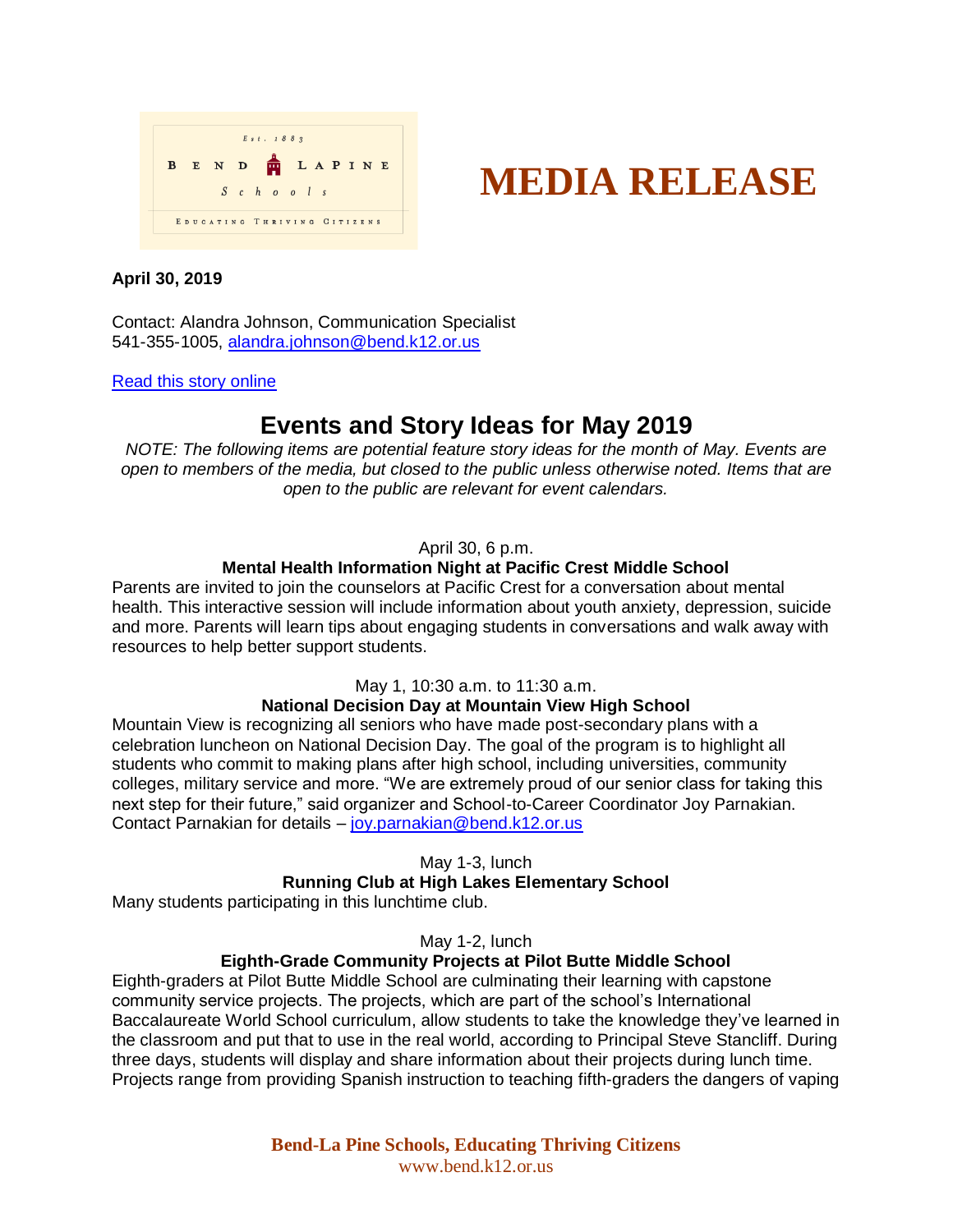to working with the City of Bend on sidewalk access. Contact Stancliff for details [steve.stancliff@bend.k12.or.us](mailto:steve.stancliff@bend.k12.or.us)

#### May 1, 5 p.m.

#### **STEAM Night at High Lakes Elementary School**

Families are invited to this event to see student projects related to Science, Technology, Engineering, Art and Math.

May 2

# **Rotary Visit to Rosland Elementary School**

Sunriver Rotary will visit first-graders and give each student a book to take home.

#### May 2, 4 p.m.

#### **Excellence in Education at Mountain View High School**

Bend-La Pine Schools will honor 70 staff members for their dedication and excellence during this annual awards ceremony.

May 2, 6 p.m.

# **NJROTC Awards at La Pine High School**

Students involved in the National Junior ROTC at La Pine High Will receive recognition. Open to the public.

May 3, all day

# **Better World Day at Realms High School**

Realms High School students will spend the day making the world a better place by participating in a variety of community service activities. Students will clean up local trails, read stories to kindergarteners, help Bethlehem Inn staff complete their move to a new facility, build a raised garden bed, reduce fire hazards for neighbors, care for animals and more. Contact Principal Roger White for details – [roger.white@bend.k12.or.us](mailto:roger.white@bend.k12.or.us)

#### May 3, 5 to 7 p.m.

# **Bike Night at William E. Miller Elementary School**

Families are invited to bring their bikes to this evening event that includes fire trucks, SWAT vehicles, a bike obstacle course, music and more.

#### May 6-10

#### **Teacher Appreciation Week**

Schools will be honoring teachers and other certified staff members during National Teacher Appreciation Week. Contact local schools for details.

# May 7, 5 to 7 p.m.

# **Open House at Transition Co-Op**

Transition Co-Op, a Bend-La Pine Schools program serving young adults age 18 to 21, will host an open house for those interested in learning more about the program. The event will include a silent auction, light refreshments and an opportunity to meet staff and learn about available resources. Transition Co-Op is located at 2500 Twin Knolls, Suite 210. For details contact 541- 355-5630.

May 8, 2:45 p.m.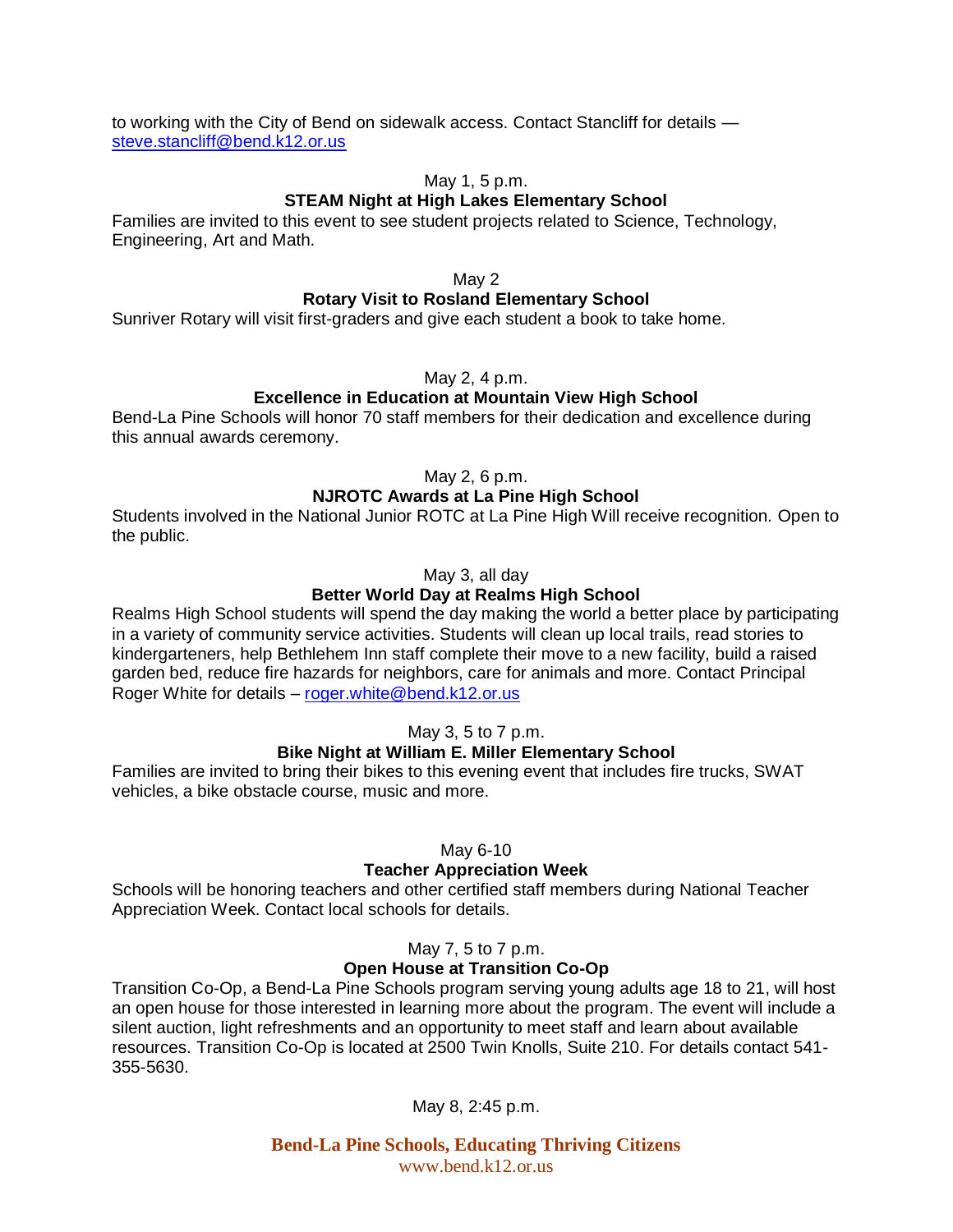# **March for Students at Education Center and La Pine Elementary School**

On May 8, across Oregon, supporters of public education are coming together for a "Day of Action." These events look different in each community. Here at Bend-La Pine Schools, afterschool rallies are planned for Bend and La Pine. Families are invited to join hundreds of staff members from throughout the district for an energetic afternoon of music, inspiration and camaraderie in support of education. Learn more:<http://bit.ly/BLSmay8>

## May 8-9, 3:30 to 5:30 p.m.

# **Life Skills Flower Basket Sale at Bend Senior High School**

Bend Senior High School's Life Skills class will host its annual flower basket fundraiser. Each student in the program was responsible for taking care of a specific number of plants and every basket they cared for is labeled with their name. Sales will take place at the school's greenhouse – 730 SE Alden Street, behind the high school.

#### May 10, 1 p.m.

# **Second Grade Mothers Day Tea at High Lakes Elementary School**

Second-graders host a special event for their mothers (or another family member). Students sing a song and present a craft during this heart-warming annual event.

# May 10, 5:30 p.m.

# **School Dance at Buckingham Elementary School**

Buckingham families are invited to the school's annual school dance. Adults are free; \$5 per student.

#### May 13, 4 p.m.

# **100 Year Kenwood Celebration Planning Meeting**

All former Kenwood students and staff are invited to help plan the 100 year celebration, set for Sept. 20-21. The planning meeting will take place in the library at Highland Magnet at Kenwood School.

## May 14

#### **Electricity Safety Event at Rosland Elementary School**

Rosland will host a display on electricity safety and fourth-graders will receive a demonstration and lesson on the subject.

May 16, 5 to 7 p.m.

#### **Evening of the Arts at La Pine High School**

Community members are invited to celebrate the arts during this interactive event at La Pine High School. The event will include students showcasing their talents in visual arts, music, drama and more.

#### May 16, 5 :30 p.m.

#### **Wizard of Oz at Mountain View High School**

Students from High Lakes Elementary School will perform this classic tale of Dorothy and the Wizard of Oz. Open to the public at Mountain View's auditorium.

#### May 20, 6 p.m.

# **Eighth-Grade Projects and 50th School Anniversary at Pilot Butte Middle School**

Community members are invited to attend this special event that will feature several TED-Talk style presentations from students about their eighth-grade community projects and will serve as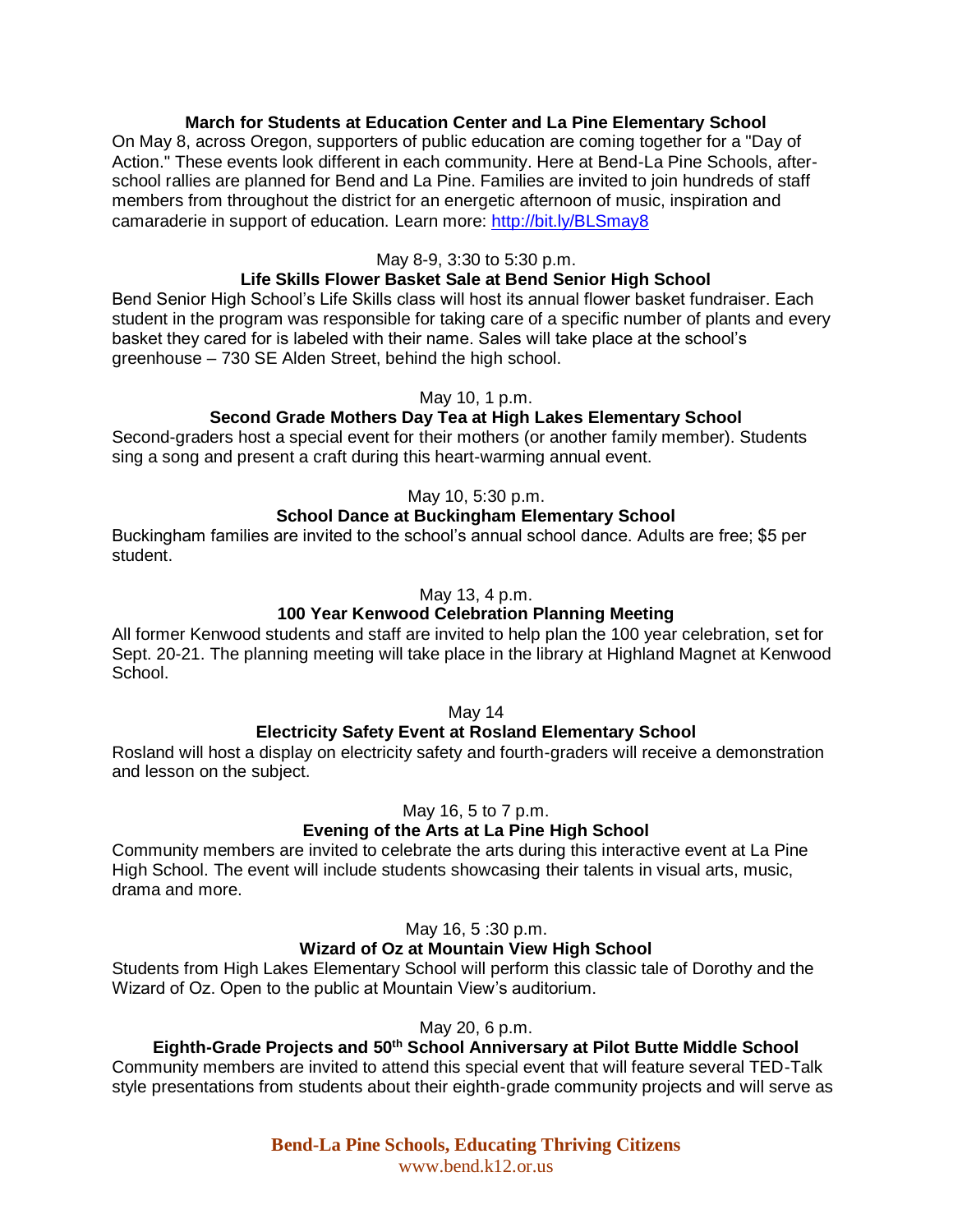a 50<sup>th</sup> anniversary celebration of Pilot Butte Middle School. Contact Principal Steve Stancliff for details — [steve.stancliff@bend.k12.or.us](mailto:steve.stancliff@bend.k12.or.us)

#### May 21, 9 a.m.

# **Move Up Day for New Kindergarteners at Rosland Elementary School**

Incoming kindergarten students are invited to join the current kindergarten class at Rosland from 9 to 10 a.m. to enjoy a gam, story, tour and recess.

#### May 21

# **Move Up Day for Fifth-Graders**

Fifth grade students throughout Bend-La Pine Schools will visit the middle school they will be attending in the fall. This gives students a chance to learn more about their middle school and the programs available.

#### May 21-24, times vary

# **Life Skills Annual Plant Sale at La Pine High School**

The Life Skills class will host its annual plant sale and fundraiser. The sale will include annuals, perennials, hanging baskets, planter boxes, bird houses, wood art and more — all of which were grown or created by students in the program. The sale is open to the public 10 a.m. to 6 p.m. May 21-22 and 10 a.m. to 3 p.m. May 23-24. Contact Ken Thorp for details — [Kenneth.thorp@bend.k12.or.us](mailto:Kenneth.thorp@bend.k12.or.us)

# May 21, 5:30 to 7:30 p.m.

# **Career and Technical Education Showcase at Bend Senior High School**

Seniors involved in Career and Technical Education offerings at Bend Senior High will be displaying their capstone projects in a wide range of fields, from engineering to graphic design. Community members are invited to the showcase. The student-run Bend Senior High Food Truck will be on hand providing food and beverages. Contact Regine Childs for details [regine.childs@bend.k12.or.us](mailto:regine.childs@bend.k12.or.us)

May 22-23

#### **Oregon Trail Play at High Lakes Elementary School**

Three classes perform a play based on the Oregon Trail.

May 28-31, all day

#### **STEM Week at Buckingham Elementary School**

Buckingham Elementary School is a Science, Technology, Engineering and Math focus school. During this week, students and staff will engage in a variety of STEM related activities including a school-wide STEM challenge, a gallery walk related to STEM activities and more. Contact Assistant Principal Vanessa Tobolski for details — [vanessa.tobolski@bend.k12.or.us](mailto:vanessa.tobolski@bend.k12.or.us)

#### May 28

#### **Third Grade Musical Performance at High Lakes Elementary School** Students perform for families.

May 29, 5:30 to 7 p.m.

# **STEM Night at Buckingham Elementary School**

Community members and Buckingham families are invited to this interactive night dedicated to STEM (Science, Technology, Engineering and Math). Professionals and community members will talk to students about STEM-related pathways in high school, careers and academic options. Students and teachers will also highlight all they've learned this year.